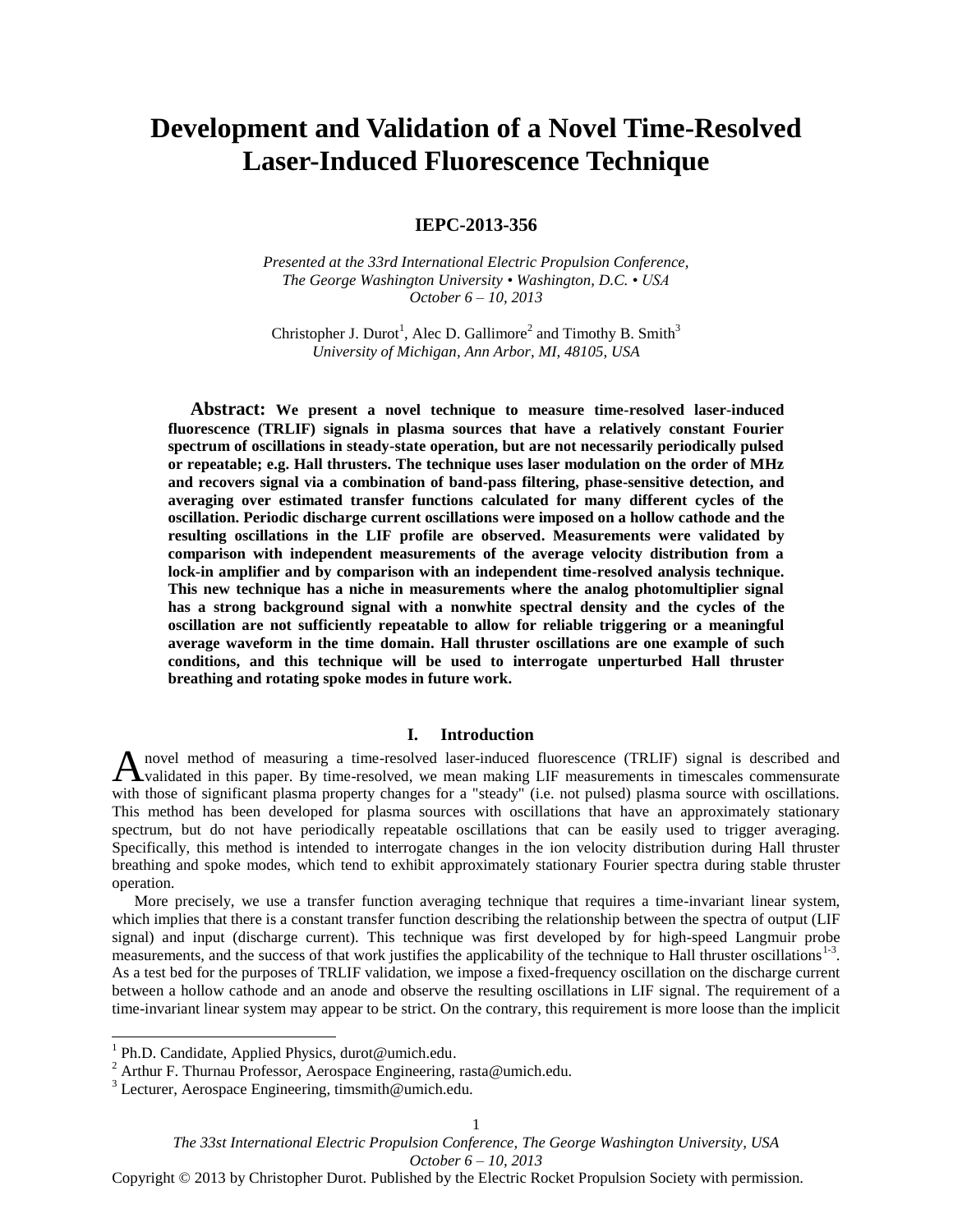assumption of a triggered average in the time domain that there exists a repeatable process that reoccurs following each trigger. In fact, this technique can be used to interrogate oscillations that are not periodic or precisely repeatable.

Of the many natural oscillations known to affect Hall thruster performance, the dominant oscillation is typically the breathing mode<sup>4</sup>. This mode is characterized by oscillating depletion and replenishment of neutrals near the thruster exit at a frequency of about  $10-25$  kHz, and can be described by a predator-prey model for fluctuations<sup>5</sup>. Until relatively recently, Hall thruster studies have usually focused on plasma properties averaged in time. Such research is reaching maturity while many questions remain about the time-dependent behavior of Hall thruster plasma, such as how the Hall thruster breathing mode affects operation and erosion.

LIF studies using a CW laser often use a lock-in amplifier to recover the LIF signal from the strong background light emitted by the discharge. The raw signal-to-noise ratio (SNR) of this signal is typically so poor that the lock-in amplifier must be set to an integration time constant of at least 100 ms, destroying time resolution.

Significant progress has been made in recent years toward measuring TRLIF signals in similar plasma sources. Most examples employ some form of averaging in the time domain triggered off of the phase of an oscillation of the plasma source. For example, one TRLIF approach for a pulsed plasma source uses a lock-in amplifier with a short integration time constant and an oscilloscope set to average over many time-series triggered at the beginning of a pulse, improving SNR while preserving time resolution<sup>6-8</sup>.

One TRLIF approach more closely related to our goal of interrogating the Hall thruster breathing mode uses a discriminator and multichannel scaler to directly average time-series of photon counts collected over many oscillation periods. This system averages out noise by using a low-frequency laser modulation (20 Hz), adding counts collected when the laser is on (signal plus noise) and subtracting counts collected when the laser is off (noise only)<sup>9,10</sup>. When applied to study Hall thruster breathing mode oscillations, the need for repeatable triggering of each time-series was overcome by periodically cutting off the thruster discharge current for a short time and triggering each time-series based on that cutoff. The plasma at reignition resulted in quasi-periodic oscillations that behaved much like natural breathing mode oscillations, but the velocity distribution was found to be changed by the perturbation in discharge current $11$ .

More recently, MacDonald, Cappelli, and Hargus implemented a TRLIF system that uses a sample-and-hold circuit to hold the signal level at a given phase of the oscillation and send that signal into a lock-in amplifier to recover the signal from the noise<sup>12</sup>. Since the signal into the lock-in amplifier is held at a certain phase of the oscillation, time-resolved signal recovery is made possible using a low-frequency laser modulation of 11 Hz and a typical commercial lock-in amplifier.

Most recently, we have adapted the transfer function averaging technique developed by Lobbia *et al.* for work on high-speed Langmuir probes<sup>1-3</sup> to TRLIF measurements. The laser modulation frequency ( $\sim$ MHz) is above the time scale of interest (~10 kHz), allowing band-pass filtering and phase-sensitive detection (PSD) with a short time constant (~us) to raise SNR and demodulate the signal while preserving time-resolved information. Further averaging is necessary to recover a reasonable SNR due to the short time constant, hence the need for transfer function averaging. In some circumstances, this frequency-domain TRLIF technique offers advantages over the aforementioned time-domain TRLIF methods.

The main advantage of frequency-domain TRLIF is that finding or forcing some form of trigger is unnecessary, as the initial phase of each time-series used in averaging is immaterial. This feature is advantageous in the case of the Hall thruster breathing mode, where amplitude and period of individual oscillations vary due to the inherently chaotic nature of the discharge current and its complicated Fourier spectrum. This system permits measurements on actual thruster operating conditions without resorting to any kind of perturbation to create a trigger for averaging, which was found necessary for triggering in previous studies in a Hall thruster<sup>10</sup>.

In addition, for systems that have a relatively complicated Fourier spectrum with oscillations that vary in amplitude and period (such as the Hall thruster breathing mode), another advantage is that the transfer function can model the LIF signal without an unphysical decay in the oscillation amplitude. Such decay can be an artifact of performing triggered ensemble averaging when the period of oscillation changes because the many traces in the ensemble average tend to become out of phase at longer times after the trigger.

An advantage shared by techniques using fast laser modulation, filtering, and phase-sensitive detection is that the total acquisition time is reduced since a large part of the noise spectrum can be rejected before averaging over many oscillation cycles. This ultimately enables the system to either interrogate more spatial points or make more closely-resolved velocity measurements over the same campaign time.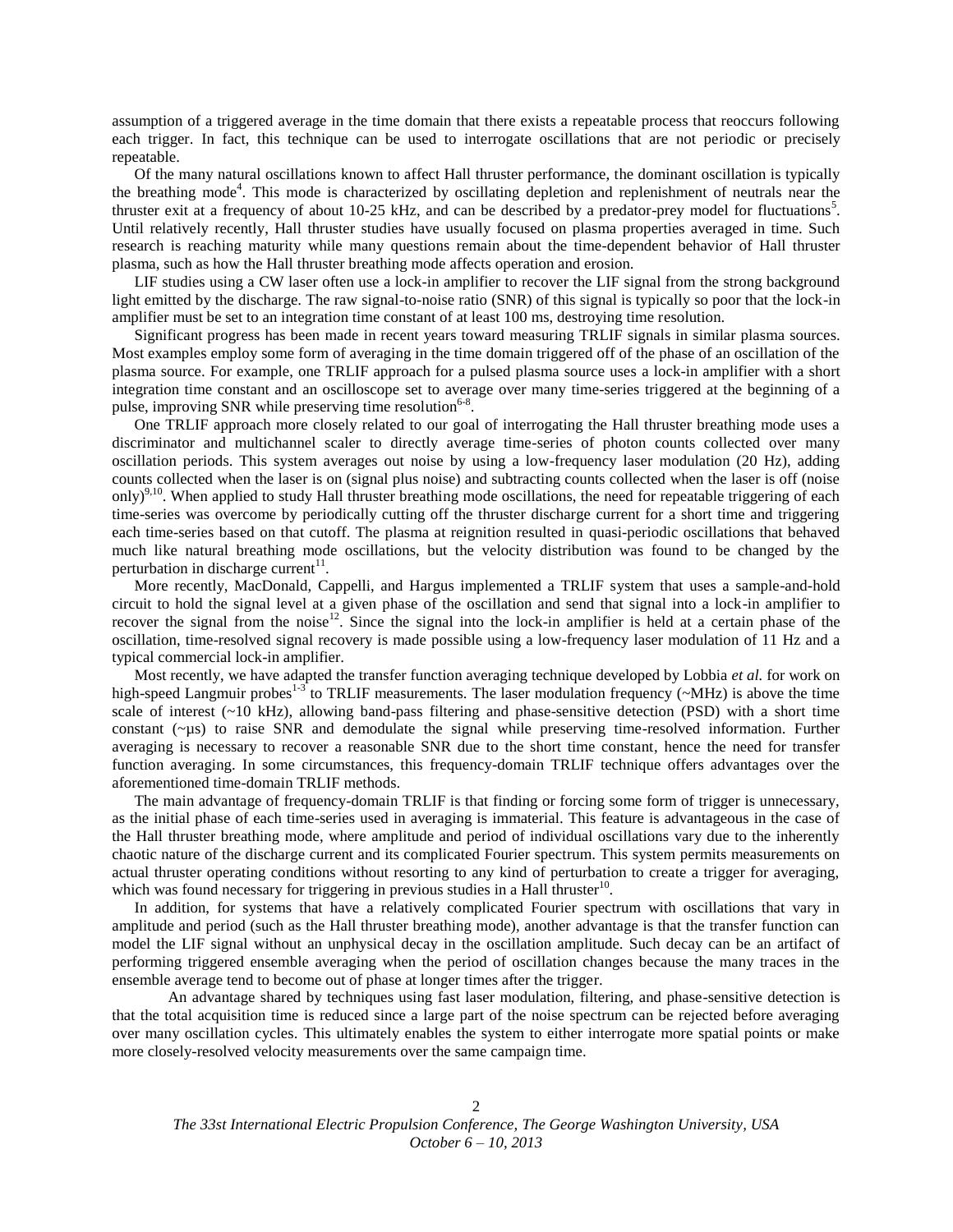## **II. Experimental Instrument**

The experimental setup is summarized in [Figure 1.](#page-2-0) We pump the  $5d[4]_{7/2} \rightarrow 6p[3]_{5/2}^{\circ}$  transition of singly-charged xenon (Xe II) at 834.953 nm (vacuum). The metastable Xe II ion velocity distribution function (VDF) is measured by collecting fluorescence at 541.9 nm. We use a CW tunable diode laser (Toptica TA Pro) that has a typical output power of about 200 mW and a 20-50 GHz mode hop free range. The beam is sampled and the sample beams are sent to various diagnostics: (1) a Burleigh SA-91 etalon assembly with 2-GHz free spectral range to ensure single-mode laser operation (there are typically several resonance peaks inside the frequency ranged scanned for a VDF); (2) a HighFinesse WS/7 wavemeter with an accuracy of 60 MHz; (3) a mechanical chopper and opto-galvanic cell (Hamamatsu L2783-42 XeNe-Mo galvatron) to provide a stationary wavelength reference; and (4) a Thorlabs PDA36A photodiode to monitor laser power during the experiment. A commercial lock-in amplifier is used to recover the signal from the opto-galvanic effect in the opto-galvanic cell to measure the pumped line with zero bulk ion velocity The main laser beam is modulated by a NEOS 23080-1 acousto-optic modulator (AOM) that permits laser modulation frequencies up to about 5 MHz without significant distortion of the modulation waveform. The modulation frequency (*fmod*) for the data shown is 1 MHz.



<span id="page-2-0"></span>A pair of focusing and collimating lenses provide a reasonable balance between diffraction efficiency (~70%) and rise time (32 nm) for the AOM. The beam is coupled to a 50-µm optical fiber with a numerical aperture of 0.22 and delivered into the chamber by an optical fiber feed through. The beam is injected axially into the cathode orifice and focused down to a beam waist of approximately 1 mm in diameter at the interrogation point. The interrogation point location, at the edge of the keeper plate concentric with the hollow cathode orifice, was chosen to maximize SNR. A 75-mm-diameter lens with 85-mm focal length images light collected from the interrogation point onto a 1 mm optical fiber with a unity magnification. The interrogation volume, defined by the intersection of laser injection and light collection, is approximately cylindrical with a diameter of 1 mm and a length of 1 mm.

Collected light in the fiber is fed out of the chamber and into a SPEX-500M spectrometer, set to pass wavelengths near the 541.9 nm LIF transition with a bandwidth of about 1 nm. Light is then converted to an electrical signal by a Hamamatsu R928 photomultiplier (PMT), which is terminated by a 10-kΩ resistor for fast response. Fourth order Butterworth band-pass filtering and amplification of the signal is provided by a Krohn-Hite 3945 programmable electronic filter, with cutoff frequencies at 0.9 and 1.1 MHz.

Finally, the output from the filter is recorded by an Alazartech 9462 digitizer set to stream continuously to disk for 60 s per wavelength; input and output amplification on the filter are set to fill the digitizer input range as well as possible. The digitizer has 16-bit resolution, a maximum sample speed of 180 MHz, and a selection of input full scale ranges from  $\pm 200$  mV to  $\pm 4$  V. The discharge current, measured by a Tektronix TCP 312 current probe, is simultaneously sampled by the second channel of the 9462 digitizer for use in post-processing.

Since the data rate at the full 180 MHz sample speed is nearly 1 GB/s, we solve the considerable data transfer and storage requirements by streaming directly to a RAID of 10 hard drives with a net capacity of 16 TB. After optimizing system parameters, we found good results with a 20-MHz sample rate; thus, each single-wavelength, 60-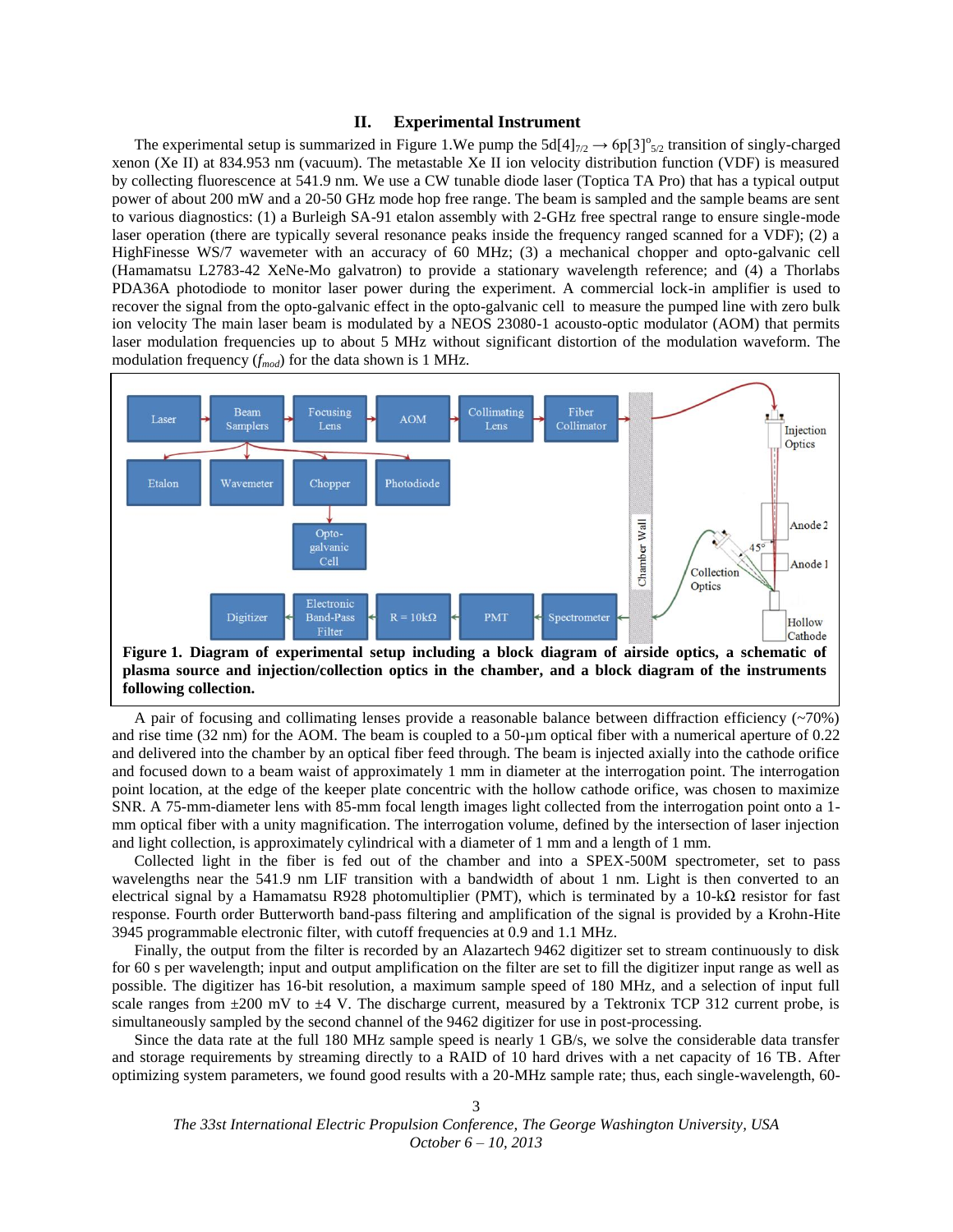s measurement results in a 4.5 GB data set. We custom built a PC with dual hexacore Intel Xeon CPUs and 72 GB of RAM to analyze multiple data sets in parallel and to house the digitizer and RAID for data acquisition.

The plasma source is an orificed hollow cathode<sup>13,14</sup> that was originally designed as the ionization stage cathode of the NASA-173GT, a two-stage hybrid Hall/ion thruster<sup>15</sup>. It was custom made by the Busek Corporation and has a nominal discharge current up to 60 A. Though the cathode has a nominal 10-sccm flow rate, the LIF signal was not measurable at 10 sccm. We operated at 3.5 sccm, where the LIF signal was maximized, for this test. Loss of LIF signal at higher flow rates is likely due to collisional quenching of the metastable state in higher background pressure. The test was performed in "Junior," which is a 1-m-diameter by 3-m-long chamber connected to the much larger (6-m by 9-m) Large Vacuum Test Facility via a gate valve. Junior uses a turbopump as its primary pump, providing a base pressure of  $2\times10^{-6}$  Torr and a background pressure during cathode operation of  $4\times10^{-5}$  Torr.

To establish a highly controllable discharge current oscillation, the experiment used a pair of anodes powered by bipolar power amplifiers (a Kepco 100-2M and a Kepco 100-4M) in current control mode. The anodes are 7.6-cmdiameter rings made of 0.635-mm-thick stainless steel. Anode 1 is 5 cm long, positioned 10 cm from the cathode keeper plate, and supported by the 2-A supply. Anode 2 is 10 cm long, positioned 18 cm the cathode, and supported by the 4-A supply. The total discharge current is the sum of currents in both anodes. Two anodes were used with power amplifiers because a single high-speed amplifier could not supply sufficient current for a stable discharge and strong LIF signal. The same control signal was used for both current amplifiers, and the discharge current was found to be extremely stable in the range of approximately 4-6 A. A 10-kHz sine wave was used to approximate the frequency of a Hall thruster breathing mode. The heater and keeper were left on during operation to help stabilize the discharge.

One reason to use a hollow cathode for validation is to control the discharge current more easily than is possible with a Hall thruster. If the discharge current oscillates periodically, then the oscillation of plasma parameters should be periodic as well, turbulent and stochastic effects notwithstanding. That allows the easy use of triggered ensemble averaging with the discharge current as a phase reference, which we use as a key part of the argument for validation.

## **III. Signal Processing**

A simplified block diagram of the main steps in signal processing to recover TRLIF signal is shown i[n Figure 2.](#page-3-0) The idea of the new method is to use high speed laser modulation and then use band-pass filtering and phasesensitive detection as signal conditioning to improve SNR and demodulate the signal before averaging over



<span id="page-3-0"></span>estimated transfer functions. Alternatively to transfer function averaging, we also apply triggered ensemble averaging of signal waveforms directly in the time domain as part of the validation test for transfer function

*The 33st International Electric Propulsion Conference, The George Washington University, USA October 6 – 10, 2013*

4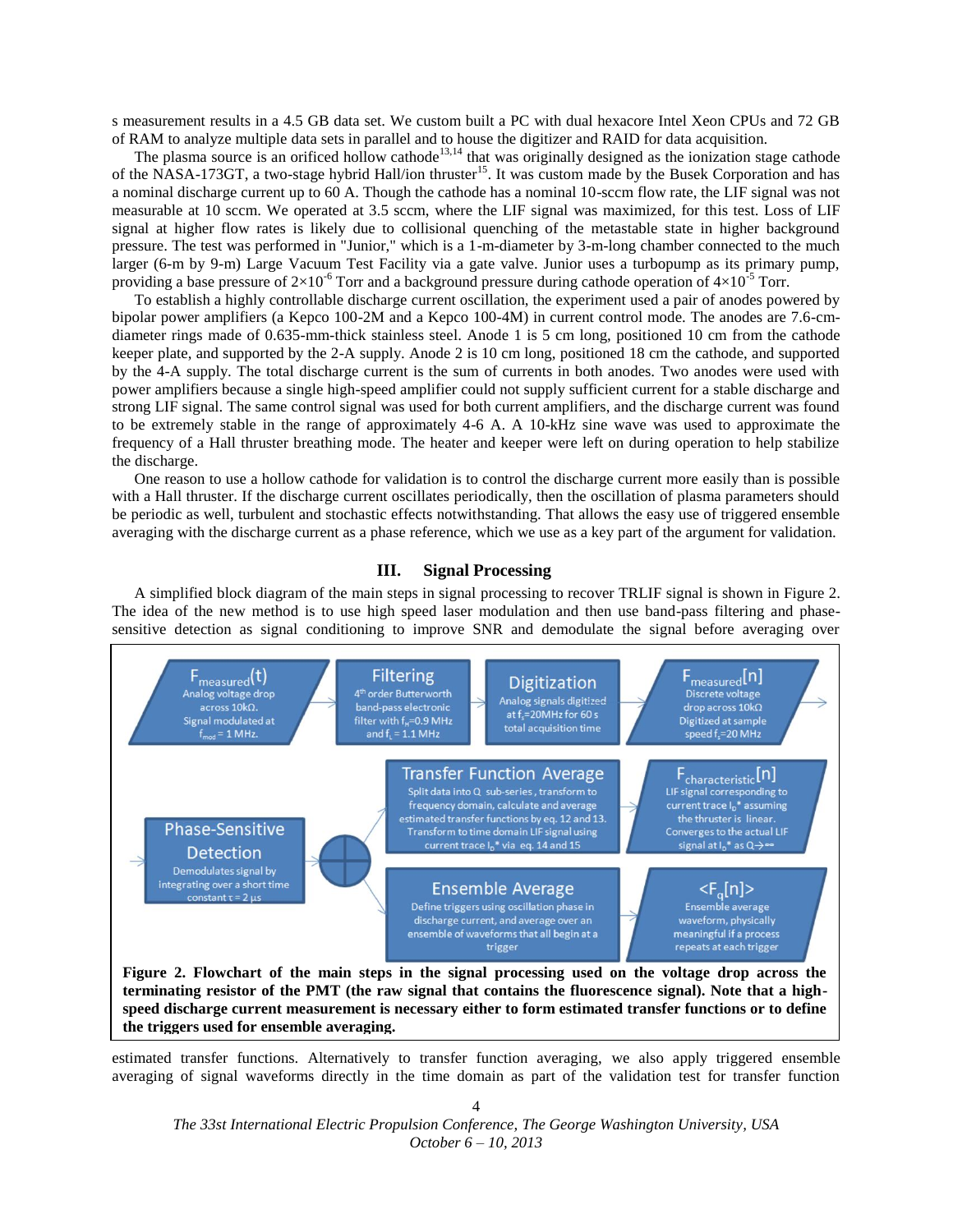averaging. The following subsections will describe the process and purpose of each of these steps in signal processing.

## **A. Band-Pass Filtering**

The LIF signal, modulated at the laser modulation frequency *fmod*, is buried in noise that has a nonwhite spectral density with much greater density at frequencies lower than about 1 MHz[. Figure 3](#page-4-0) is an example of measured noise spectral density in the photomultiplier signal from a Hall thruster. The calculated Johnson noise for a  $10k\Omega$  resistor and the nominal input noise of the Krohn-Hite 3945 are also plotted to demonstrate that background emission dominates noise.

A signal conditioning band-pass filter greatly reduces noise from frequency components far from the modulation frequency, improving SNR and making the signal easier to digitize. The band-pass filter used for signal conditioning in this test, provided by the Krohn-Hite 3945, was a low-pass filter with a cutoff frequency of 1.1 MHz

followed by a high-pass filter with a cutoff frequency of 0.9 MHz, both 4th order Butterworth filters. The filter passes the signal with little modification, but rejects a large portion of the noise spectrum, leading to an SNR improvement after the band-pass filter of 53 for the measured noise spectral density and about 4 for white (constant) noise spectral density. Therefore, this signal conditioning gives a large improvement when the noise spectral density is relatively low near the modulation frequency and high for some other frequency band, and improvement is relatively lower for a more uniform spectral density.

The signal is digitized immediately following the signal conditioning by the electronic filter. All signal processing following occurs digitally in post processing after the experiment.



<span id="page-4-0"></span>**decreasing amplitude, of the measured noise spectral density of the photomultiplier signal in a Hall thruster, nominal input noise of the Krohn-Hite 3945, and Johnson Noise for a 10 kΩ resistor at room temperature.** 

#### **B. Phase-Sensitive Detection**

The SNR is greatly improved following band-pass filtering, but the desired LIF signal is still modulated at the laser modulation frequency and buried in noise. The desired TRLIF signal is the envelope *m(t)* of this modulated signal  $F(t)=m(t)\sin(\omega_{mod}t)$ . The purpose of phase-sensitive detection (PSD) is to demodulate the signal so that averaging in the next analysis step can recover the envelope with high SNR. Phase-sensitive detection is the algorithm used by lock-in amplifiers to recover a small signal at a known reference frequency from a strong noise floor or background signal. Using a lock-in amplifier integrating over a large time constant is the conventional method to measure the time-averaged LIF signal.

Briefly, phase-sensitive detection multiplies the input signal by a reference signal at a known reference frequency (a sine wave reference is used in this work) and then applies a low-pass filter, effectively integrating over a time constant that depends on the cutoff frequency of the low-pass filter as  $\tau=1/2\pi f_c$ , where  $f_c$  is the cutoff frequency. To understand how this process demodulates a signal and rejects noise, consider the case where the input signal is itself a sine wave at frequency *f*. Then the product of the input and reference signals will have components at frequencies |*f*+*fref*| and |*f*-*fref*| by a trigonometric identity. If we consider the input signal as composed of many frequencies in a Fourier spectrum, then the product will only have a DC component proportional to the sine wave amplitude when *f*=*fref*. The low-pass filter acts to pass that desired DC signal while removing contributions from noise at other frequencies (which will never have a DC or low frequency component after mixing with the reference signal except when noise is near the reference frequency). In general, the detector must integrate over many reference periods to recover the signal.

We can think of a phase-sensitive detector as having a "transmission window" that is defined by the cutoff frequency of the low pass filter and will pass noise components that satisfy |*f*-*fref* | < *f<sup>c</sup>* . The trade off is that although a lower filter cutoff frequency rejects more noise components while passing the signal (thereby raising SNR), it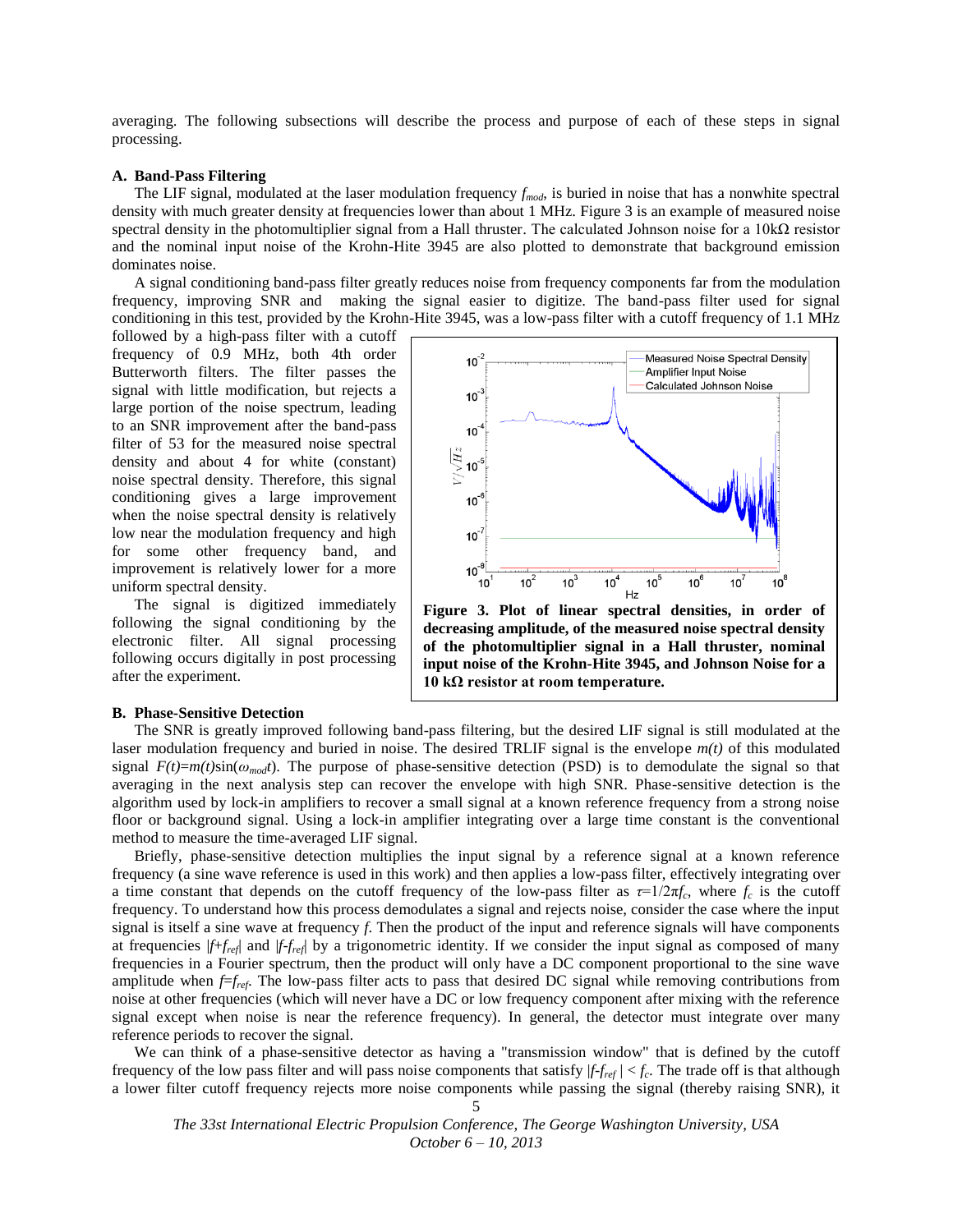raises the integration time constant (thereby destroying time-resolved information). The settling time for the signal output with a first order filter is about 99% signal after  $5\tau$  time. Thus, time resolution will be limited to at best a few time constants. These considerations and more are discussed in detail in reference 16, which is a classic monograph on PSD and lock-in amplifiers.

In this situation, instead of a simple sine wave, we have an envelope that is modulated at the reference frequency. The signal will be demodulated and the envelope passed as a low-pass filtered version of the envelope. Hence the envelope will be faithfully passed if there are no significant frequency components above the low-pass cutoff. Conversely, if all significant AC components are above the cutoff then only the DC component will be passed and the output will be proportional to the time-average of the envelope waveform. This fact is implicitly used to justify comparing the time-average TRLIF profiles with the average LIF profile from a lock-in amplifier set to a long time constant, since this fact implies the two measurements are equivalent.

The primary point to note for our purposes is that in order to preserve time-resolved information while using phase-sensitive detection, ideally we would like to satisfy the following double inequality:

$$
T_{ref} \ll \tau \ll T, \tag{1}
$$

where  $T_{ref} = 2\pi/\omega_{ref}$  is the period of the reference sine wave at a frequency of  $\omega_{ref}$ , *τ* is the integration time constant, and *T* is the time scale of interest over which we would like to resolve change in the signal. The left hand inequality follows from the requirement of phase-sensitive detection to average over many reference periods to recover the signal, while the right hand inequality is a statement that time-resolved information is destroyed when we integrate over a time constant. The signal may not be reliably recovered if the left side is insufficiently satisfied, although in practice signal recovery is still possible even if the time constant is only a small factor larger than the reference period since averaging is effectively done over a few time constants. If the right side is poorly satisfied then features will be smoothed because PSD is averaging data over a relatively long time.

Now, we have chosen a discharge current oscillation frequency of 10 kHz for the hollow cathode to simulate the frequency of Hall thruster breathing and spoke modes, the measurement of which is the goal for this system. Such a measurement requires a resolved time scale of order  $T = 10^{-5}$  s, since we require at least a few points inside each breathing mode period. The fastest reference frequency possible would be ideal since the noise spectrum is approximately pink, but our AOM can reach almost 10 MHz (order  $T_{ref} = 10^{-7}$  s). This places a fairly strict order-ofmagnitude requirement on the integration time constant of  $\tau = 10^{-6}$  s. Because we must integrate over such short time scales and the SNR improvement factor is proportional to the square root of the time constant, then this gives only a modest improvement to SNR and further averaging is necessary. We calculate that the SNR improvement is about 4 in this case for  $\tau = 2 \times 10^{-6}$  s. Hence the use of phase-sensitive detection acts to demodulate the signal but it will not provide a major improvement to SNR when used with such short time constants, and we require further averaging over many oscillation cycles.

The final step in analysis is an ensemble average over either the PMT signal after filtering and phase-sensitive detection ("triggered ensemble averaging"), or over estimated transfer functions derived from that signal and the discharge current signal ("transfer function averaging"). We begin by considering the case of transfer function averaging.

## **C. Fourier Analysis and Transfer Function Averaging**

The step that produces the largest improvement in SNR is the transfer function averaging technique first used with high-speed Langmuir probes<sup>1</sup>. Using the terminology of systems and signals from the field of signal processing, the idea is to assume the thruster acts essentially as a linear system in the sense that the discharge current is the system input signal that leads to output signals of plasma properties in the plume (such as density or ion velocity at a point). Some plasma behavior is stochastic and therefore necessarily nonlinear, but linear characteristic features can exist and dominate behavior. The assumption of linearity was ultimately justified by Lobbia by noting that the synthesized signals from transfer functions matched all the key features of the original density signals for the same input current signal<sup>2</sup>.

Consider discrete signal vectors  $I<sub>D</sub>[n]$  and  $F[n]$ , which are ideal discharge current and fluorescence signals measured in the absence of noise. This ideal fluorescence signal corresponds to the density of a population of ions in the interrogation zone having a velocity corresponding to the Doppler-shifted laser wavelength. Both signals are discretely sampled N times, and n is the index of a particular sample, so  $0 \le n \le N-1$ . If the system is linear then there is a transfer function  $H[k]$  relating any two simultaneous input and output spectra: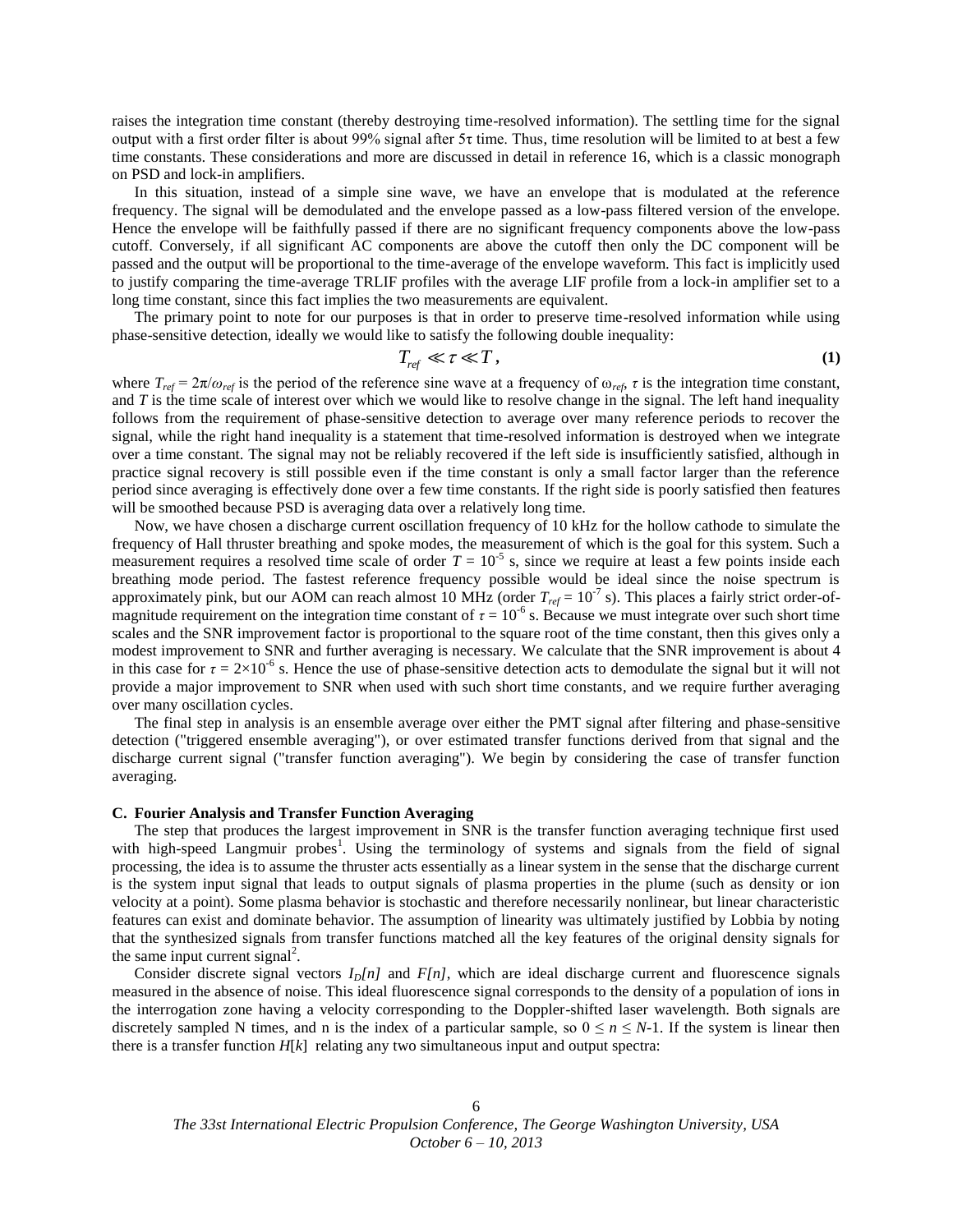<span id="page-6-1"></span>
$$
\tilde{F}[k] = H[k]\tilde{I}_D[k].
$$
\n(2)

The index for the Fourier space is *k*, which has the same range as *n*. It is our convention in this paper to use a tilde to denote the discrete Fourier transform, i.e. any pair of signals written with/without a tilde are related by the discrete Fourier transform (DFT):

$$
\tilde{A}[k] = \sum_{n=0}^{N-1} A[n] \exp(-2\pi i k n / N).
$$
 (3)

Now, consider the measured signals, which we model to be composed of the ideal signals plus an additive noise sequence of random variables with some probability distribution with zero mean (since this signal is following filtering and phase-sensitive detection). The fluorescence signal is buried in noise, while the discharge current signal from the current probe is very precise:

<span id="page-6-0"></span>
$$
F_{measured}[n] = F[n] + N_f[n]
$$
  
\n
$$
I_{D,measured}[n] = I_D[n] + N_I[n] \approx I_D[n]
$$
 (4)

Then we can estimate the transfer function by simultaneously measuring the input and output signals and dividing their spectra elementwise:<br>  $H_{estimated}[k] = \frac{\tilde{F}_{measured}[k]}{\tilde{F}_{reasured}[k]} \approx \frac{\tilde{F}[k] + \tilde{N}_f[k]}{\tilde{F}_{e}[\tilde{F}_{m}]} = H[k] + N_H[k]$ their spectra elementwise:

Answer function by simultaneousity measuring the input and output signals and dividing

\n
$$
H_{estimated}[k] = \frac{\tilde{F}_{measured}[k]}{\tilde{I}_{D,measured}[k]} \approx \frac{\tilde{F}[k] + \tilde{N}_f[k]}{\tilde{I}_D[k]} = H[k] + N_H[k]
$$
\n(5)

\n
$$
N_H[k] = \frac{\tilde{N}_f[k]}{\tilde{I}_D[k]}
$$

The estimated transfer function is also buried in noise since the fluorescence signal is. During the experiment, we simultaneously digitize a series of N points of discharge current  $I_{D,measured}[n]$  and photomultiplier signal  $F_{measured}[n]$ for a total duration of about 60 s at a sampling frequency  $fs = 20$  MHz with the laser set to a constant wavelength. simultaneously digitize a series of N points of discharge current  $I_{D,measured}[n]$  and photomultiplier signal  $F_{measured}[n]$  for a total duration of about 60 s at a sampling frequency  $fs = 20$  MHz with the laser set to a constant wa

The long series (~60 s) of N points is split into Q sub-series of N/Q points each. We then find a transfer function  
estimate for each sub-series and average to obtain an average estimated transfer function:  

$$
\langle H[k] \rangle = \frac{1}{Q} \sum_{q=1}^{Q} H_{estimated,q}[k] = \frac{1}{Q} \sum_{q=1}^{Q} H[k] + N_{H,q}[k] = H[k] + \frac{1}{Q} \sum_{q=1}^{Q} N_{H,q}[k]
$$
(6)

Note that  $N_{H,q}[k]$  is a complex random variable sequence with zero mean since  $\tilde{N}_f[k]$  is and they are related by a linear transformation with no additive constant. In turn,  $\tilde{N}_f[k]$  has zero mean since  $N_f[n]$  does and they are related by the discrete Fourier transform, which is in this case a sum of linearly transformed random variables where the linear transform never has an additive constant. Then by well known properties of sums and linear transformations of random variables, the average in the final term in equation [\(6\)](#page-6-0) is itself a sequence of complex random variables with zero mean and variance reduced by a factor of Q relative to the average variance of *NH,q*[*k*]. This an example of the classic result that in general averaging Q measurements improves SNR by a factor of  $\sqrt{Q}$ . Therefore we can say the average estimated transfer function approaches the exact transfer function in the limit that Q approaches infinity.

The average transfer function is then characteristic of the linear behavior of the thruster. Approximate values of  $Q = 10$  or  $Q = 100$  were used to average out turbulence and noise in Lobbia's work. In this work, transfer function averaging is the primary form of averaging to improve SNR from the PMT signal, hence we use values of approximately  $Q = 100,000$ .

We are now in a position to synthesize the system's characteristic response *Fcharacteristic*[*n*] (the characteristic timeresolved LIF signal at the interrogation point corresponding to the laser wavelength) to an arbitrary input signal  $I_D^*[n]$ , the discharge current signal for which we want to calculate the characteristic response. This can be any discharge current signal series of length N/Q. Since they are all similar in terms of spectral content, we typically choose the last one used in post-processing. Given an average transfer function , the system characteristic response to the input is:

$$
\tilde{F}_{characteristic}[k] = \tilde{I}_D^*[k] \langle H[k] \rangle, \qquad (7)
$$

and we transform back to the time domain by an inverse DFT on the characteristic spectrum:

*The 33st International Electric Propulsion Conference, The George Washington University, USA October 6 – 10, 2013* 7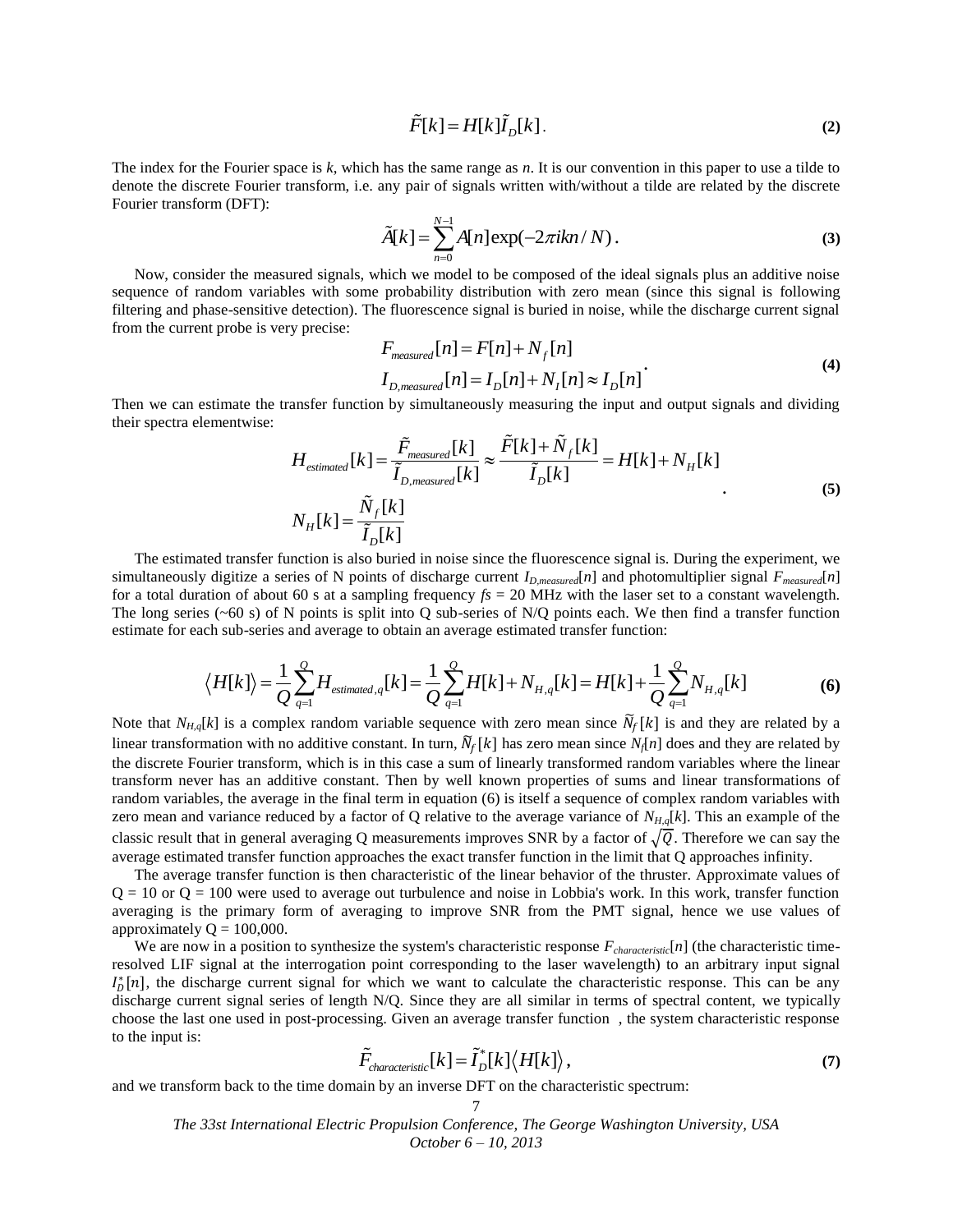$$
F_{characteristic}[n] = \frac{Q}{N} \sum_{k=0}^{N-1} \tilde{F}_{characteristic}[k] \exp(2\pi i k n Q/N).
$$
 (8)

The result of each transfer funct ion is the VDF amplitude as a function of time at a velocity corresponding to the Doppler-shifted ion absorption wavelength. The same procedure is repeated for all wavelengths desired to build up the ion VDF profile. At least about 10 wavelengths are necessary to resolve the VDF reasonably well in both velocity space and time.

It is important to note that the same input discharge current signal,  $I_D^*[n]$ , is used to synthesize data for all wavelengths. This is so that the synthesized response at each wavelength corresponds to a common input signal, ensuring coherent responses at all points over a long time scale. This is an important feature of averaging in the frequency domain. The raw data series at each wavelength are all incoherent with each other since they are taken with some arbitrary time delay between them. Using the transfer function averaging technique requires no triggering, yet signals synthesized from the same input are all coherent and can be meaningfully plotted together in a visualization of the VDF.

In this paper we present results only at a single spatial location for the purpose of validating the new technique and system, but the same idea applies to creating a visualization of a full thruster plume. We would capture enough data to form average transfer functions for all wavelengths and spatial locations of interest, and then use the same input discharge current signal to synthesize the characteristic response for all of them.

Since other time-correlated methods use forms of triggered ensemble averaging over many periods of oscillation, it is of interest to determine how the characteristic LIF signal resulting from the transfer function average relates to the ensemble average result. First, consider an arbitrary discharge current measurement  $I_D^*[n]$  of length N/Q. If the assumption of linearity holds, then the average transfer function converges to the exact system transfer function as described above. Then by equation [\(2\)](#page-6-1) the characteristic LIF signal spectrum converges to the exact spectrum of the LIF signal corresponding to the same time as  $I_D^*[n]$ , and therefore  $F_{characteristic}[n]$  converges to the exact time domain fluorescence signal corresponding to that time. Therefore, the output of the linear model converges to the ideal LIF signal at the time of the input discharge current trace, if the assumption of a linear system is justified.

This technique models the LIF signal as output related by a linear system to an input discharge current signal. It requires averaging over a sufficient number of input and output signals so that the estimated transfer function sufficiently converges, but there is no explicit assumption that a repeatable process is occurring; only that the system is linear and transfer function itself is constant. This is in contrast to techniques using an ensemble average triggering at some feature that is assumed to be the beginning of some repeatable process.

#### **D. Triggered Ensemble Average**

At this stage (following phase-sensitive detection, see [Figure 2\)](#page-3-0), the signal is demodulated and following its original envelope, which corresponds to the population of ions in the interrogation volume with the velocity associated with the laser wavelength. We again model this measured signal as composed of the sum of the ideal LIF signal and some noise signal, which is assumed to be a sequence of independent random variables distributed by some probability distribution function with zero mean and some variance  $\sigma_F^2$ . The noise will have zero mean at this stage because noise signals near the modulation frequency that are passed by PSD will be incoherent with the reference signal and therefore have randomized sign.

As an alternative to transfer function averaging, we use triggered ensemble averaging as part of the validation argument. An ensemble average takes an ensemble of measurement traces and averages them together elementwise (i.e. all of the same time points from each waveform are averaged together). The main implicit assumption of triggered ensemble averaging is that there is a repeatable process that reoccurs at each trigger, thus we can consider the ideal LIF signal at the  $n<sup>th</sup>$  time point after the  $q<sup>th</sup>$  trigger to be composed of the average signal and some fluctuation that may change due to small differences in the processes that occur over each trigger event. If the assumption that the same process reoccurs were exactly true, then the fluctuation would be zero for all traces; but in general this is not true. The measured signal is:

$$
F_q[n] = F_{av}[n] + F_{fluc,q}[n] + N_{F,q}[n],
$$
\n(9)

where  $F_{av}[n]$  is the average fluorescence signal,  $F_{fluc,q}[n]$  is some fluctuation in LIF signal during the q<sup>th</sup> trigger, and  $N_{f,q}[n]$  is the noise sequence.

The idea of an ensemble average scheme is to find triggers in the phase of the discharge current that indicate the phase of the repeatable process so that we can average the LIF signal traces at the same phase to recover the average signal waveform: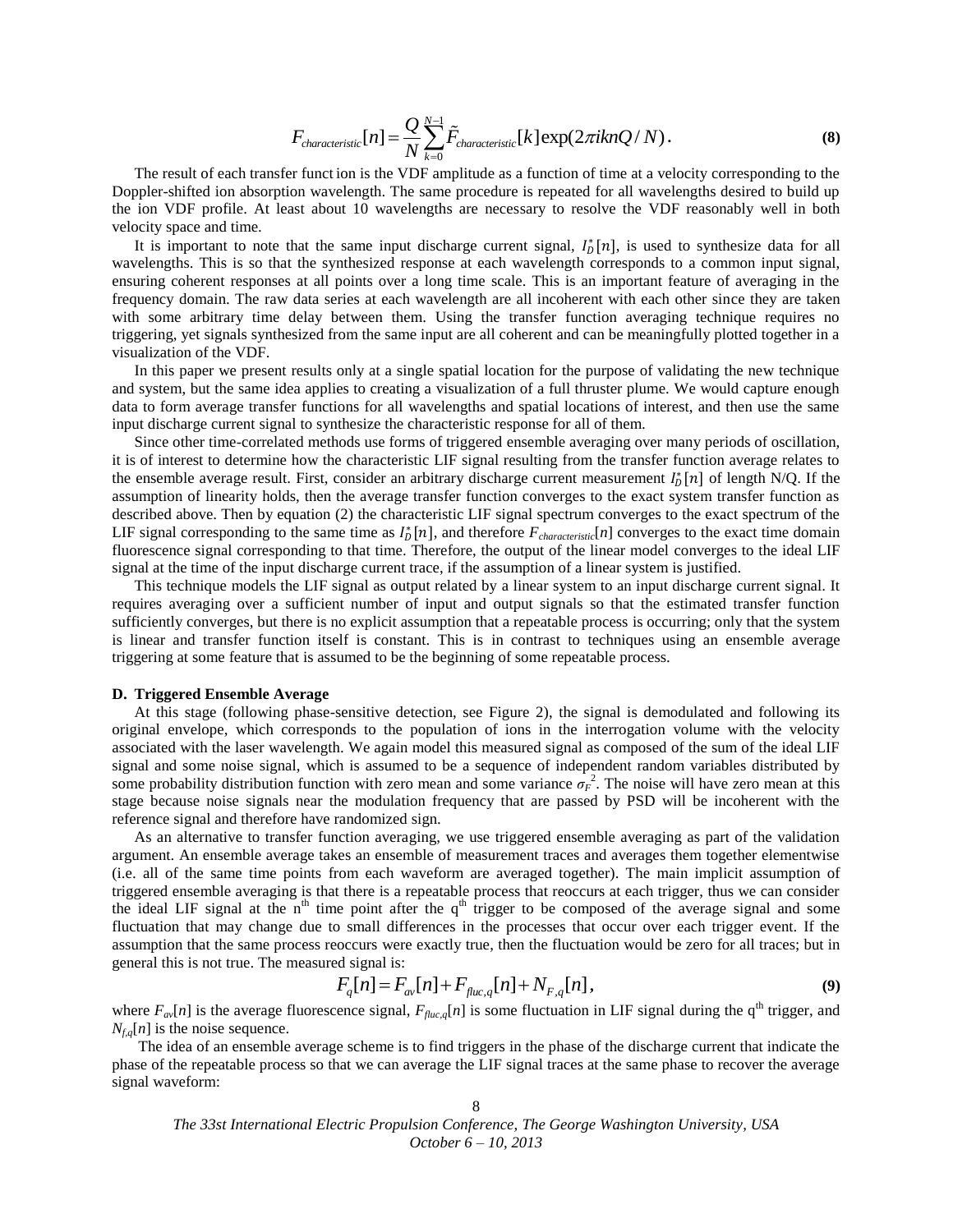$$
\langle F_q[n] \rangle = \frac{1}{Q} \sum_{q=1}^{Q} F_q[n] = \frac{1}{Q} \sum_{q=1}^{Q} F_{av}[n] + F_{fluc,q}[n] + N_{F,q}[n] \approx F_{av}[n] + \frac{1}{Q} \sum_{q=1}^{Q} N_{F,q}[n]
$$
\n
$$
\approx F_{av}[n] + R(\mu = 0, \sigma^2 = \sigma_F^2 / Q)
$$
\nl average to zero in the limit since by definition the average L'E signal is  $F_{av}[n]$ . Also, since  $N_{av}[n]$  is

where  $F_{\text{fluc},q}$ [*n*] averages to zero in the limit since by definition the average LIF signal is  $F_{\text{av}}[n]$ . Also, since  $N_{\text{fq}}[n]$  is a sequence of random variables, then the average of Q such variables will be a random variable sequence with the same mean  $(\mu=0)$  and a variance that is reduced by a factor of Q. Note that this average waveform is only physically meaningful in the limit that the fluctuations from the average waveform that occur after each trigger are small.

## **IV. Results**

We have designed a series of tests to validate the system using a hollow cathode with an oscillating discharge current as a test bed. When taken together, these tests provide strong evidence for the general validity of the technique and accuracy of the results for the system that we have implemented. Results under conditions not explicitly tested here (such as the more complicated plasma dynamics of the Hall thruster) may be considered reasonably reliable based on the foundation laid in these tests, as well as by careful consideration of how TRLIF measurements agree with other high-speed measurements (e.g. high-speed Langmuir probe<sup>3</sup> and high-speed framing camera<sup>17,18</sup>), as well as with theory and simulation.

## **A. Output TRLIF Signal Under Incorrect Conditions**

Note that analysis yields a significant TRLIF signal only when applied at the correct reference frequency to a data set captured when the laser interacts with the plasma. If analysis is applied at an incorrect reference frequency

or if the laser intensity is zero, then the "signal" returned by this analysis technique is at least an order of magnitude lower than a significant TRLIF signal and its waveform resembles white noise.

In other words, the technique measures signal if and only if the conditions are correct for a signal to be measured. This is clearly a necessary feature of any accurate measurement, but it is important to note this criterion here because we apply a complicated and unusual analysis technique that could potentially be susceptible to some form of artifact. For example, the discharge current signal is used in transfer function averaging and TRLIF signals tend to have similar a Fourier spectrum as the discharge current, hence it is plausible that there might be some artifact that could cause the output TRLIF signal to have similar frequency components as the discharge current even if there is no actual LIF signal. The fact that the



<span id="page-8-0"></span>**triggered ensemble averaging (green "x") shown against the average VDF profile measured by the lock-in amplifier LIF system (blue line).**

system measures a signal only under the proper conditions implies that there is no such artifact in analysis that creates a false LIF signal in the output and that the output LIF signal does indeed come from LIF.

## **B. Comparison of Time-Averaged TRLIF with Conventional LIF**

We begin validating the accuracy of the results by comparing a time average of the TRLIF profile with the average LIF profile measured with a commercial lock-in amplifier; i.e. conventional time-averaged LIF data. An example of this comparison for the cathode experiment is shown in [Figure 4.](#page-8-0) Both profiles have been normalized to unity peak magnitude, with the (noisier) lock-in amplifier signal normalized by the maximum of its smoothed profile. The profiles agree within the error of the lock-in amplifier measurement, which is roughly apparent because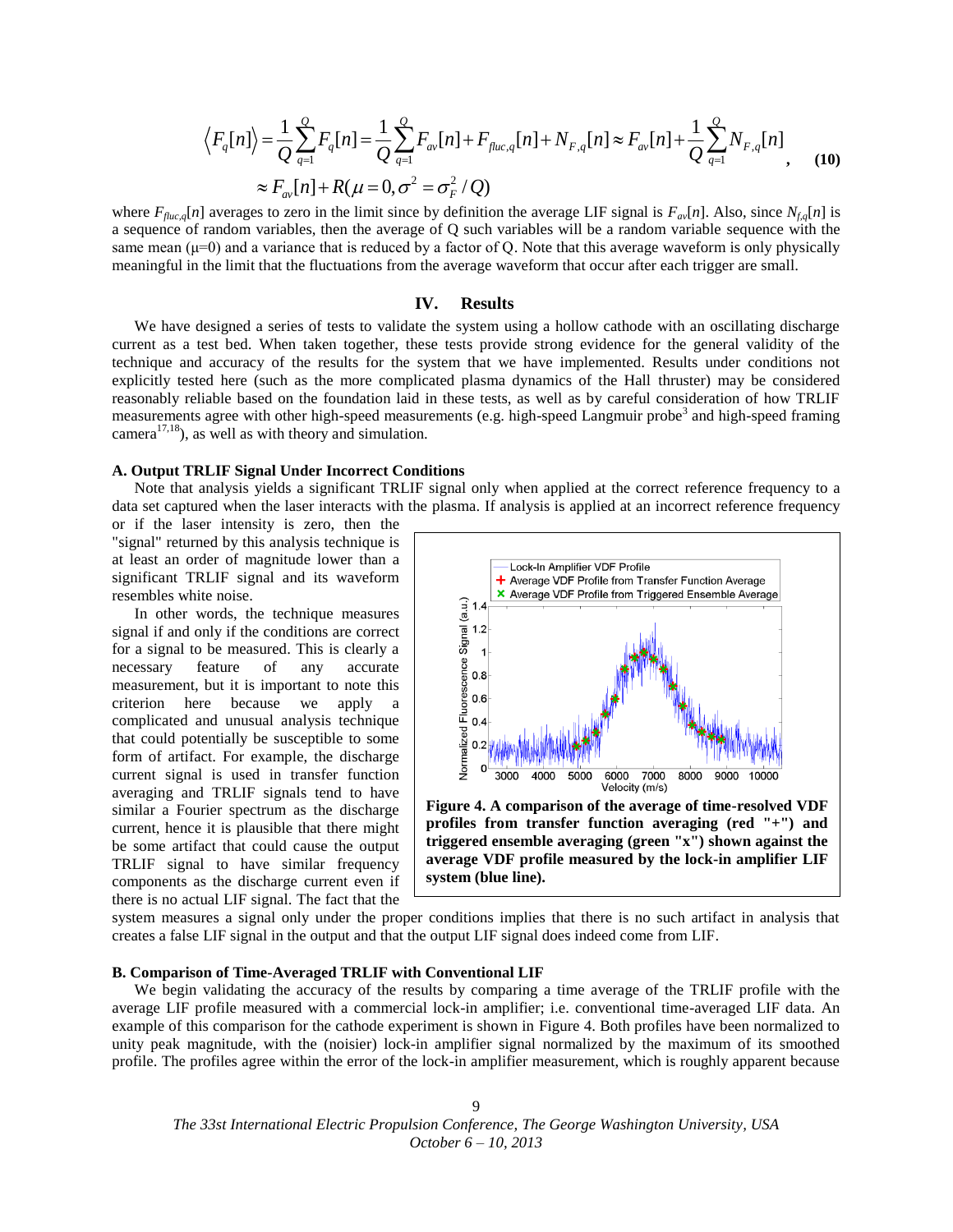there are many closely spaced points. This confirms that the average LIF profile measured with the new system agrees with the conventional measurement of a lock-in amplifier.

## **C. Comparison of Transfer Function Averaging vs. Triggered Ensemble Averaging**

In principle, the time-resolved features of the VDF profile could be badly distorted even if the average values are accurate, so we must go beyond the average signal comparison and validate time-resolved features as well. The transfer function averaging technique in particular is uncommon and probably is the part of analysis that is most open to doubt. We verify that the transfer function averaging technique is not introducing systematic error by applying another independent analysis technique to the same data to ensure to ensure the results agree. The independent technique used is the triggered ensemble averaging technique discussed in the signal processing section above.

Since the same data set is used in both analyses, the laser modulation and PMT signal filtering are the same for each. In order to demodulate the signal, both analyses use phase-sensitive detection with the same time constant of 2 µs. The two analyses differ in that one analysis used the transfer function averaging technique in the frequency domain, and the other applied triggered ensemble averaging in the time domain (see [Figure 2\)](#page-3-0). Both were implemented in software to be done in post-processing. For ensemble averaging, the beginning of each time-series is triggered in time when the sinusoidal discharge current oscillation reaches zero phase; i.e. when it crosses through its average value with a positive slope. As discussed in the Signal Processing section, a time-series is formed from data taken for a predetermined



length of time after each trigger, and all of the time-series are averaged together in an ensemble average. Note that this technique using PSD and ensemble averaging is equivalent to the technique employing a lock-in amplifier and triggered averaging by an oscilloscope<sup>68</sup>. The difference is that in this case the experiment is more flexible but has much more overhead because the analysis is done in software in post processing, whereas in that case PSD and averaging were done in real time with a commercial lock-in amplifier and oscilloscope.

The VDF profile is built up from TRLIF data at many wavelengths using both averaging techniques so that the complete VDF profiles can be compared to determine whether there is any distortion of the VDF profile by the transfer function technique. Heat maps of the two results and their residual (the difference between the two) as a function of time are shown in [Figure 5.](#page-9-0) The two signals are close at all times and the residual appears to be due to only random noise and not any kind of systematic error. The mean of the absolute value of the residuals is 0.07, or 7% of the peak value.

A plot of two "snapshots" of the VDF profile in time is shown for both averaging techniques in [Figure 6](#page-9-1) to more clearly show the shape and behavior of the VDF profile. The VDF profile is somewhat coarse since there are only 16 points in velocity, but it is

<span id="page-9-1"></span><span id="page-9-0"></span>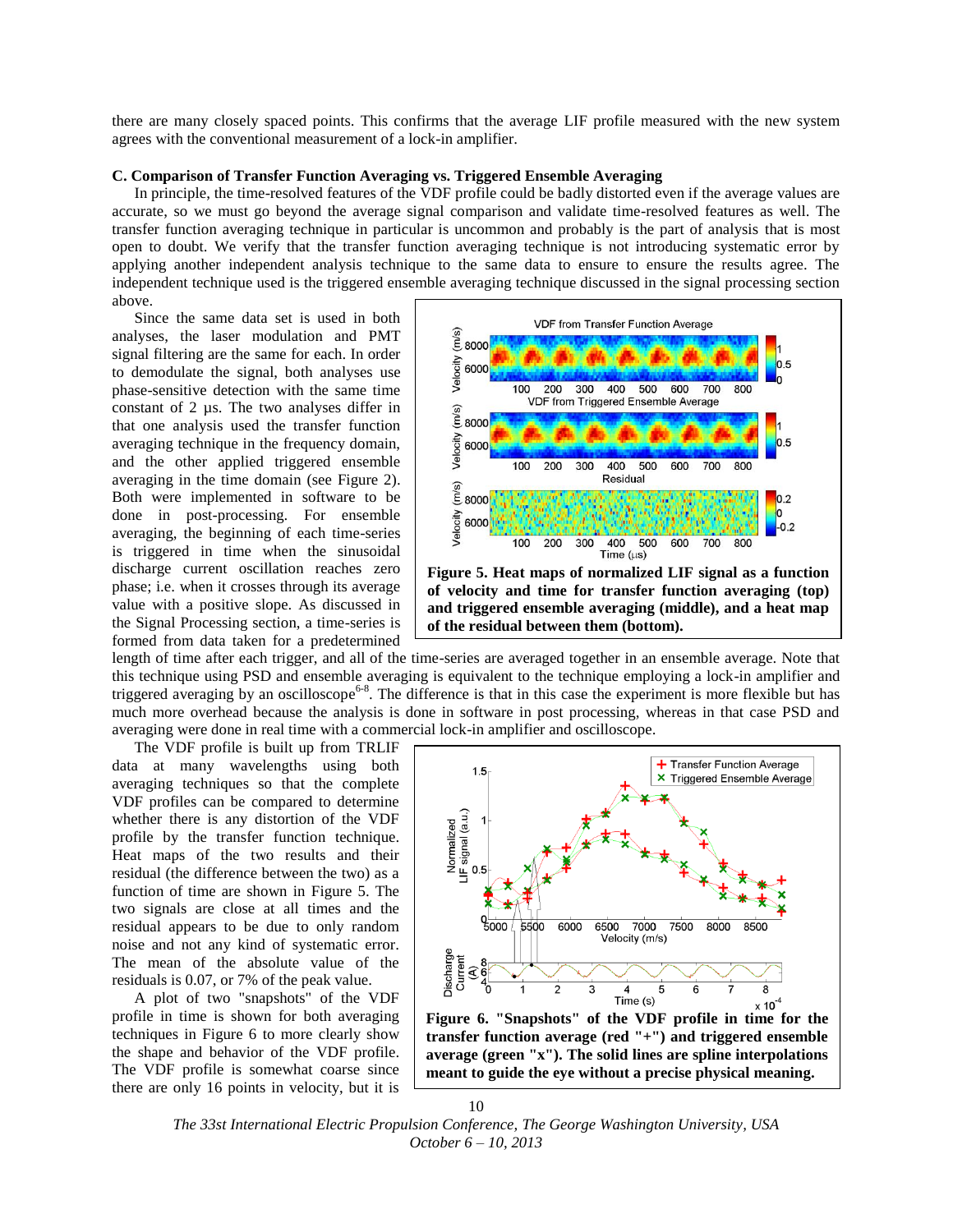clear nonetheless that both techniques capture the same general features in the profile at all times, such as the mean and spread of the profile, including the slight acceleration of the mean velocity with increasing discharge current.

#### **V. Conclusion**

A novel technique to measure TRLIF signals was developed and a system implementing the technique was tested using a hollow cathode for a test bed. The laser is modulated on the order of 1 MHz and the data are sampled at 20 MHz to use filtering, phase-sensitive detection, and Fourier analysis to recover the time-resolved signal. Fluctuations in the ion VDF caused by an oscillating discharge current at 10 kHz were observed. Measurements were validated by comparison to average VDF measurements from a typical lock-in amplifier system, as well as by comparison to time-resolved results from triggered ensemble averaging. The results from all three independent techniques agree very well.

Further experiments are planned to interrogate oscillations in Hall thruster plumes. Interesting time-dependent behavior is likely to be observed that may provide insight into Hall thruster operation and be useful for validating models. There is already reported evidence of oscillations in ion velocity distribution and electric field in the plume of a Hall thruster $9-11$ . There have also been measurements of a bimodal average ion VDF at some locations in the plume of a 6 kW Hall thruster<sup>19</sup>. The bimodal average distribution may be a manifestation of a strongly oscillating ion distribution due to movement of the acceleration and ionization zones during the breathing mode oscillations.

The new technique described here has a niche where there is strong background signal with nonwhite spectral density and where oscillations are not repeatable enough to enable triggered averaging in the time domain. The form of noise spectral density observed in the PMT signal allows the use of high-speed laser modulation, filtering, and phase-sensitive detection to reject a large portion of the noise, improving SNR before averaging over many oscillations and therefore reducing the acquisition time. More importantly, the technique of averaging over transfer functions in the frequency domain dispenses with the need for triggering averaging at a particular phase of oscillation. We have argued that this is advantageous for oscillations that are not periodically repeatable because: (1) there is no need to perturb the operating condition to create triggers; and (2) there will be no unphysical artifacts such as a decay in the oscillation amplitude that can be observed in the average waveform when oscillations in the ensemble average drift out of phase from each other after the initial trigger. Hall thruster breathing oscillations are known to be highly non-periodic, and therefore this technique may be advantageous to use in future work interrogating Hall thrusters and other plasma sources exhibiting similar non-repeatable oscillations.

## **Acknowledgements**

This work was supported by AFOSR and AFRL through the MACEEP center of excellence grant number FA9550-09-1-0695. We would like to thank Drs. Mitat Birkan and Daniel Brown, the MACEEP program managers from AFOSR and AFRL, respectively.

#### **References**

<sup>1</sup>Lobbia, R.B. and Gallimore, A.D., "A Method of Measuring Transient Plume Properties," *44th AIAA/ASME/SAE/ASEE Joint Propulsion Conference*, Hartford, CT, 2008

<sup>2</sup>Lobbia, R. B. and Gallimore, A. D., "Fusing Spatially and Temporally Separated Single-point Turbulent Plasma Flow Measurements into Two-dimensional Time-Resolved Visualizations," *12th International Conference on Information Fusion*, Seattle, WA, 2009.

<sup>3</sup>Lobbia, R. B. and Gallimore, A. D., "High-speed dual Langmuir probe," *Rev. Sci. Instrum.,* vol. 81, no. 073503, 2010.

<sup>4</sup>Choueiri, E., "Plasma oscillations in Hall thrusters," *Physics of Plasmas,* vol. 8, no. 4, pp. 1411-1426, 2001.

<sup>5</sup>Fife, J., Martinez-Sanchez, M., and Szabo, J., "A Numerical Study of Low-Frequency Discharge Oscillations in Hall Thrusters," *American Institute of Aeronautics and Astronautics, AIAA-97-3052*, Washington, DC, 1997.

<sup>6</sup>Scime, E., Biloiu, C., Compton, C., Doss, F., Venture, D., Heard, J., Choueiri, E., and Spektor, R., "Laser induced fluorescence in a pulsed argon plasma," *Rev. Sci. Instrum.,* vol. 76, no. 026107, 2005.

 ${}^{7}$ Biloiu, C., Sun, X., Choueiri, E., Doss, F., Scime, E., Heard, J., Spektor R., and Ventura, D., "Evolution of the parallel and perpendicular ion velocity distribution functions in pulsed helicon plasma sources obtained by time resolved laser induced fluorescence," *Plasma Sources Sci. Technol.,* vol. 14, pp. 766-776, 2005.

<sup>8</sup>Biloiu, I.A., Sun X., and Scime, E., "High time resolution laser induced fluorescence in pulsed argon plasma," *Rev. Sci. Instrum.,* vol. 77, p. 10F301, 2006.

11